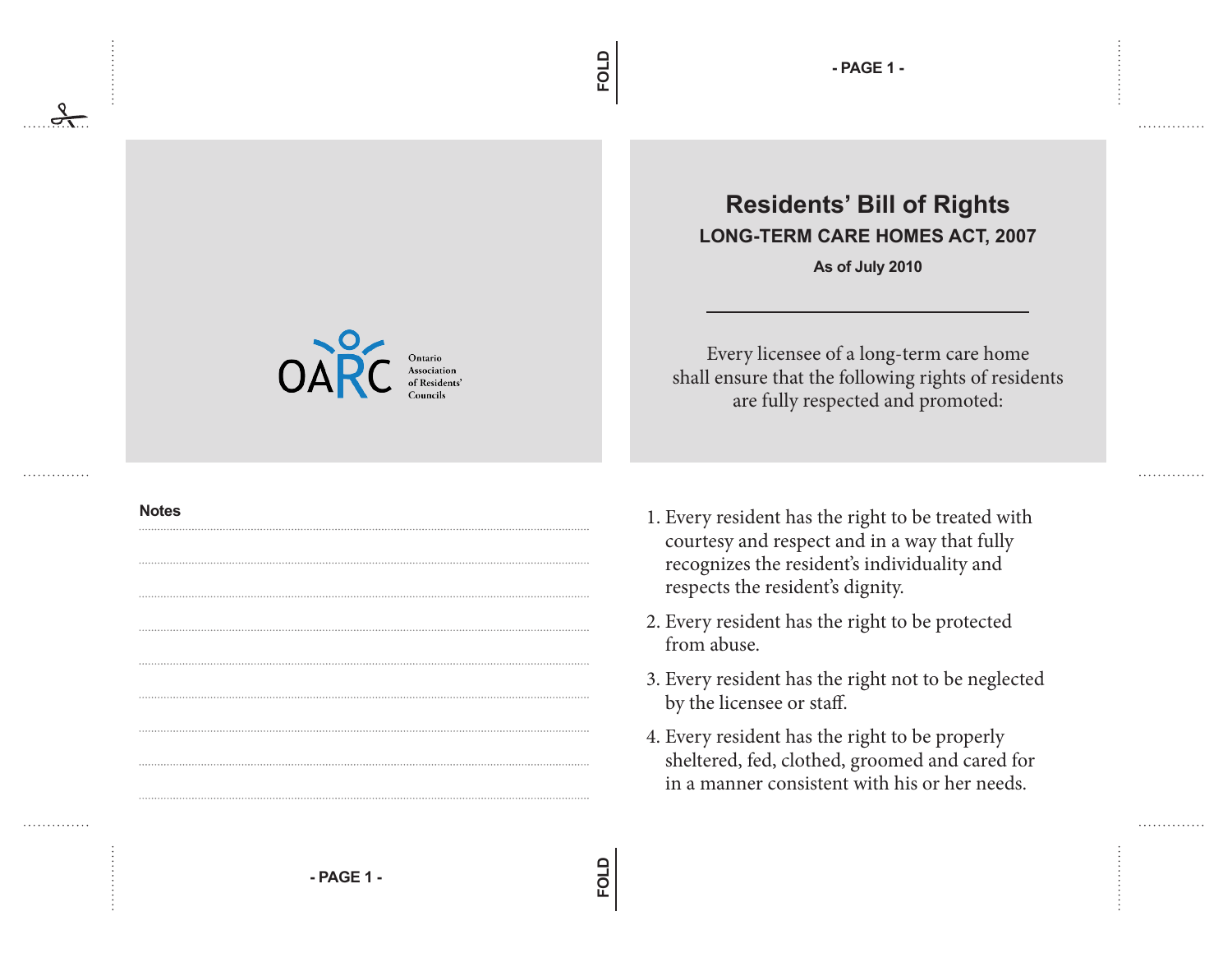**- PAGE 2 -**

23. Every resident has the right to pursue social, cultural, religious, spiritual and other interests, to develop his or her potential and to be given reasonable assistance by the licensee to pursue these interests and to develop his or her potential.

- 24. Every resident has the right to be informed in writing of any law, rule or policy affecting services provided to the resident and of the procedures for initiating complaints.
- 25. Every resident has the right to manage his or her own financial affairs unless the resident lacks the legal capacity to do so.

case of a home approved under Part VIII, a member of the committee of management for the home under section 132 or of the board of management for the home under section 125 or 129,

- iv) staff members,
- v) government officials,

vi) any other person inside or outside the long-term care home.

18. Every resident has the right to form friendships and relationships and to participate in the life of the long-term care home.

- 9. Every resident has the right to have his or her participation in decision-making respected.
- 10. Every resident has the right to keep and display personal possessions, pictures and furnishings in his or her room subject to safety requirements and the rights of other residents.
- 11. Every resident has the right to,

i) participate fully in the development, implementation, review and revision of his or her plan of care,

ii) give or refuse consent to any treatment, care or services for which his or her consent is required by law

or her records of personal health information, including his or her plan of care, in accordance with that Act.

- 12. Every resident has the right to receive care and assistance towards independence based on a restorative care philosophy to maximize independence to the greatest extent possible.
- 13. Every resident has the right not to be restrained, except in the limited circumstances provided for under this Act and subject to the requirements provided for under this Act.

**FOLD**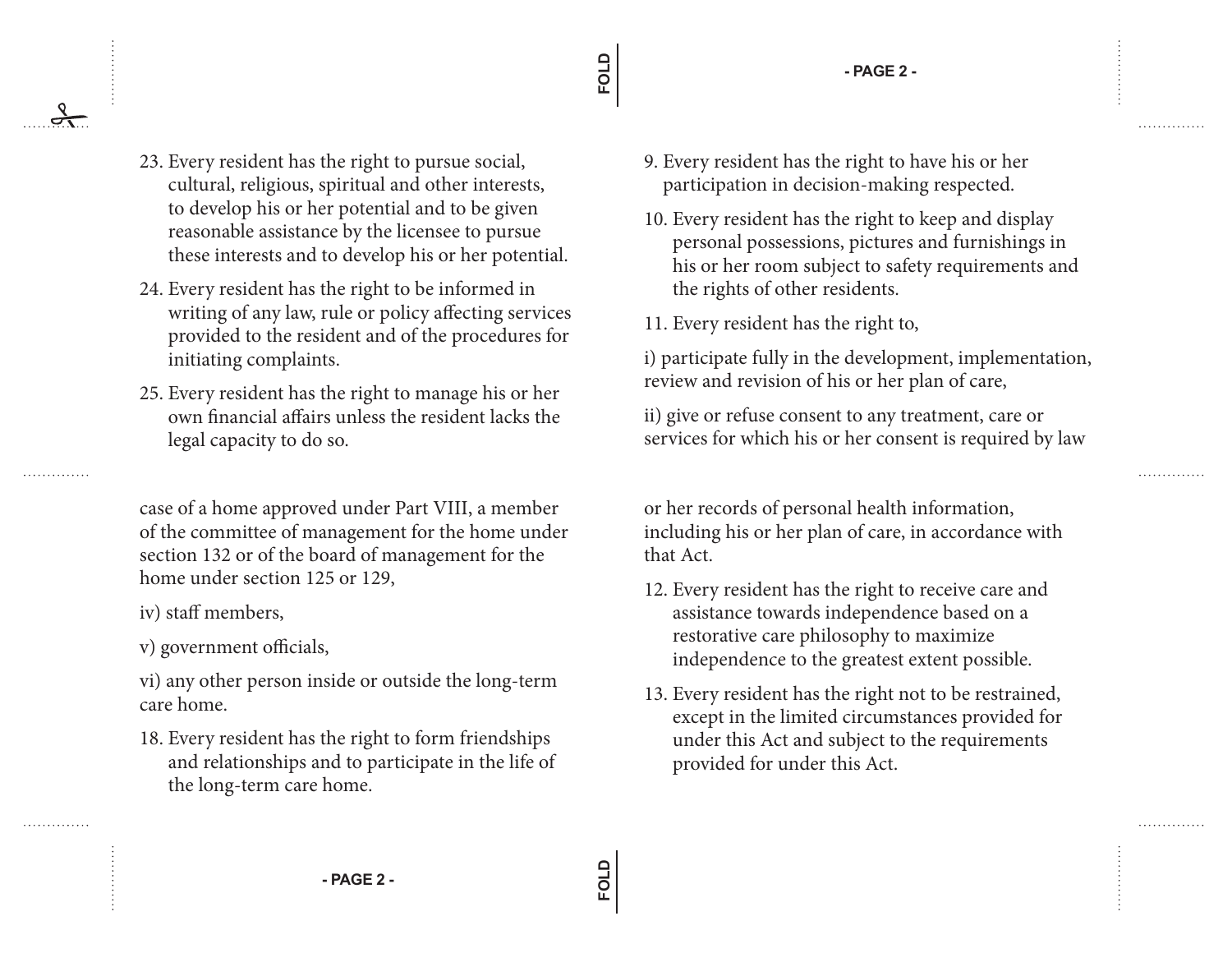. . . . . . . . . . . . . .

. . . . . . . . . . . . .

. . . . . . . . . . . . . .

**FOLD**

**Booklet concept and design by, Trevor Ince, Sunnyside Home Resident.**

**PDF format supported by the OARC, "For Residents, By Residents."**

5. Every resident has the right to live in a safe and clean environment.

. . . . . . . . . . . . . .

. . . . . . . . . . . . . .

- 6. Every resident has the right to exercise the rights of a citizen.
- 7. Every resident has the right to be told who is responsible for and who is providing the resident's direct care.
- 8. Every resident has the right to be afforded privacy in treatment and in caring for his or her personal needs.
- 26. Every resident has the right to be given access to protected outdoor areas in order to enjoy outdoor activity unless the physical setting makes this impossible.
- 27. Every resident has the right to have any friend, family member, or other person of importance to the resident attend any meeting with the licensee or the staff of the home.